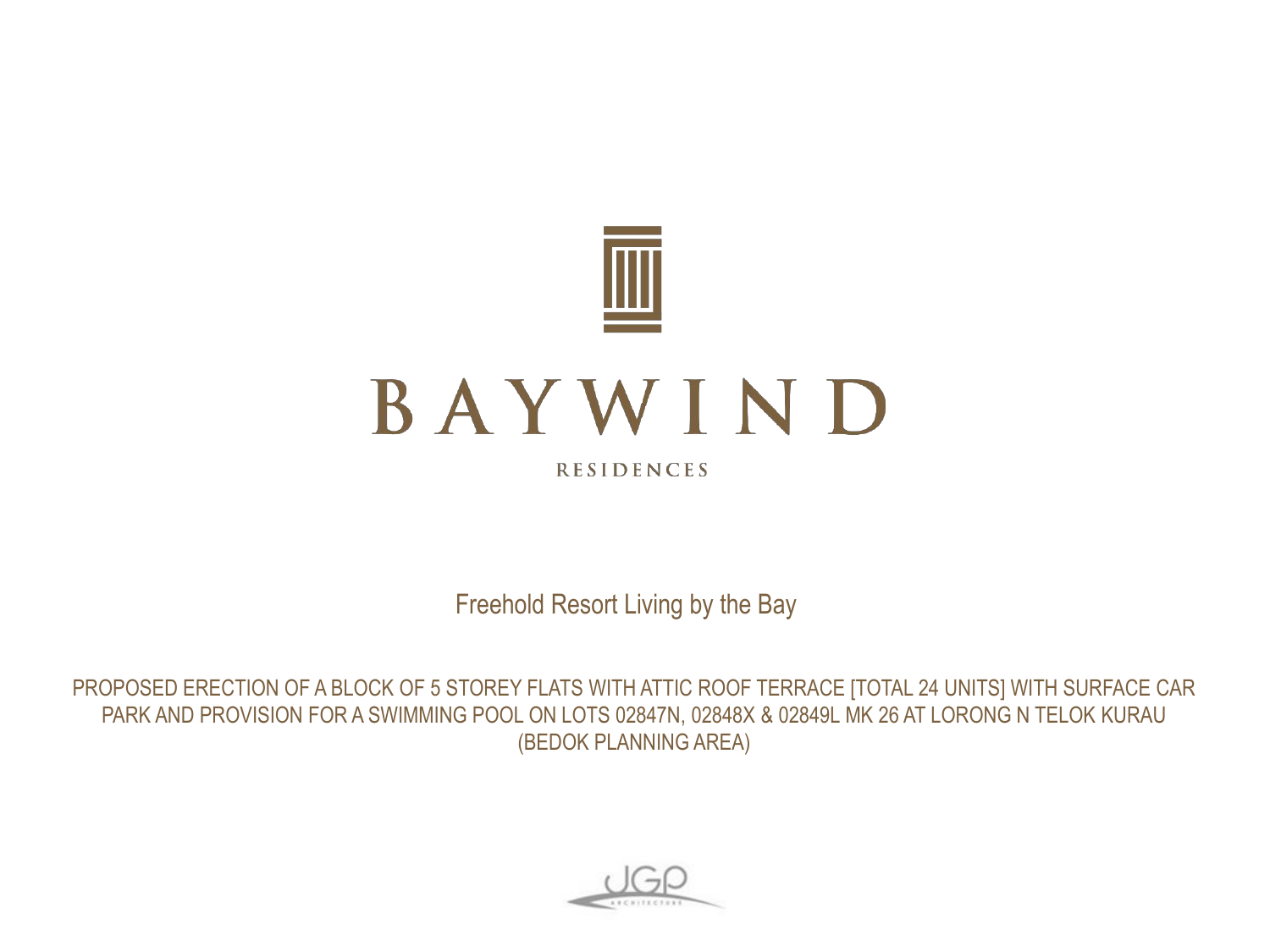

**Unit Number** #02-01 to #05-01 **Unit Area** 969 sq ft

## Unique Selling Points

• Air conditioner is provided at the Universal Space



 $\overline{\mathbb{I}\hspace{-1.5pt}I}$ **BAYWIND RESIDENCES**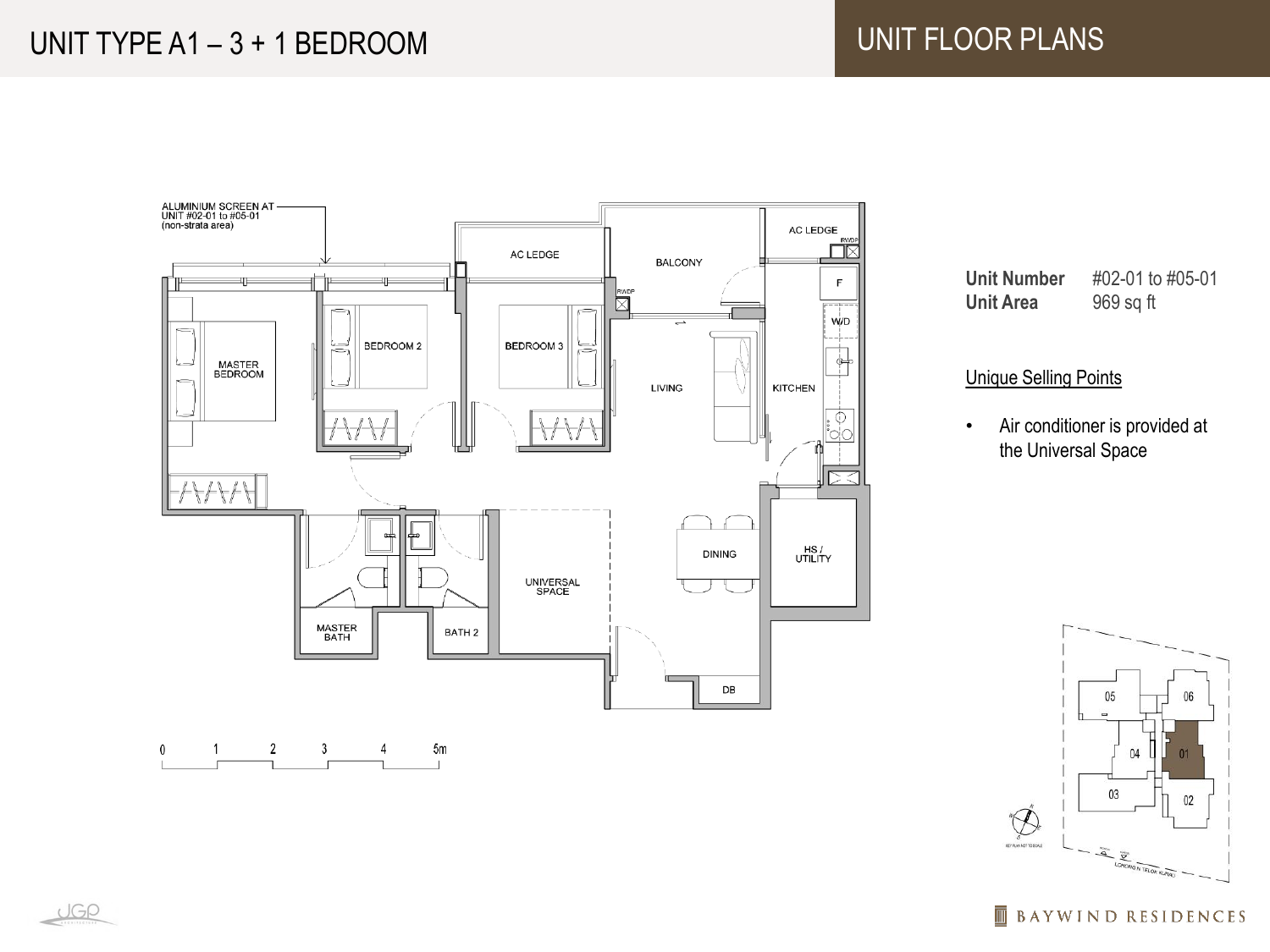# UNIT TYPE A2 - 3 + 1 BEDROOM UNIT FLOOR PLANS





**Unit Number** #02-04 to #05-04 **Unit Area** 969 sq ft

## Unique Selling Points

• Air conditioner is provided at the Universal Space



 $\overline{\mathbb{I}\hspace{-1.5pt}I}$ **BAYWIND RESIDENCES**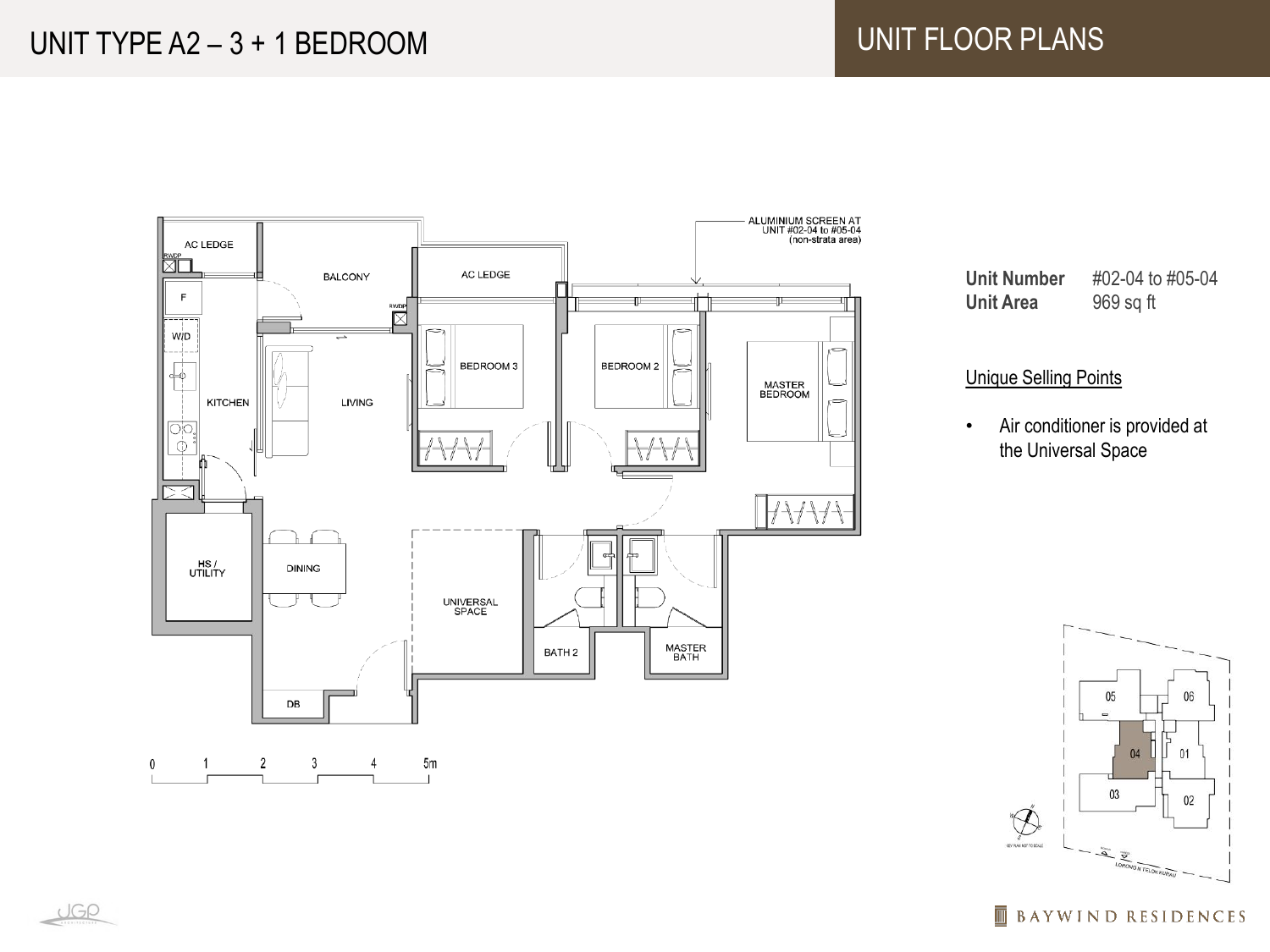# UNIT TYPE B1 - 3 + 1 BEDROOM UNIT FLOOR PLANS



**Unit Number** #02-06 to #05-06 **Unit Area** 1055 sq ft

### Unique Selling Points

- Universal Room is enclosed with direct window opening; or can be left opened for a more spacious living and dining space
- There are no condenser units located before the bedrooms



 $\overline{\mathbb{H}}$ **BAYWIND RESIDENCES** 

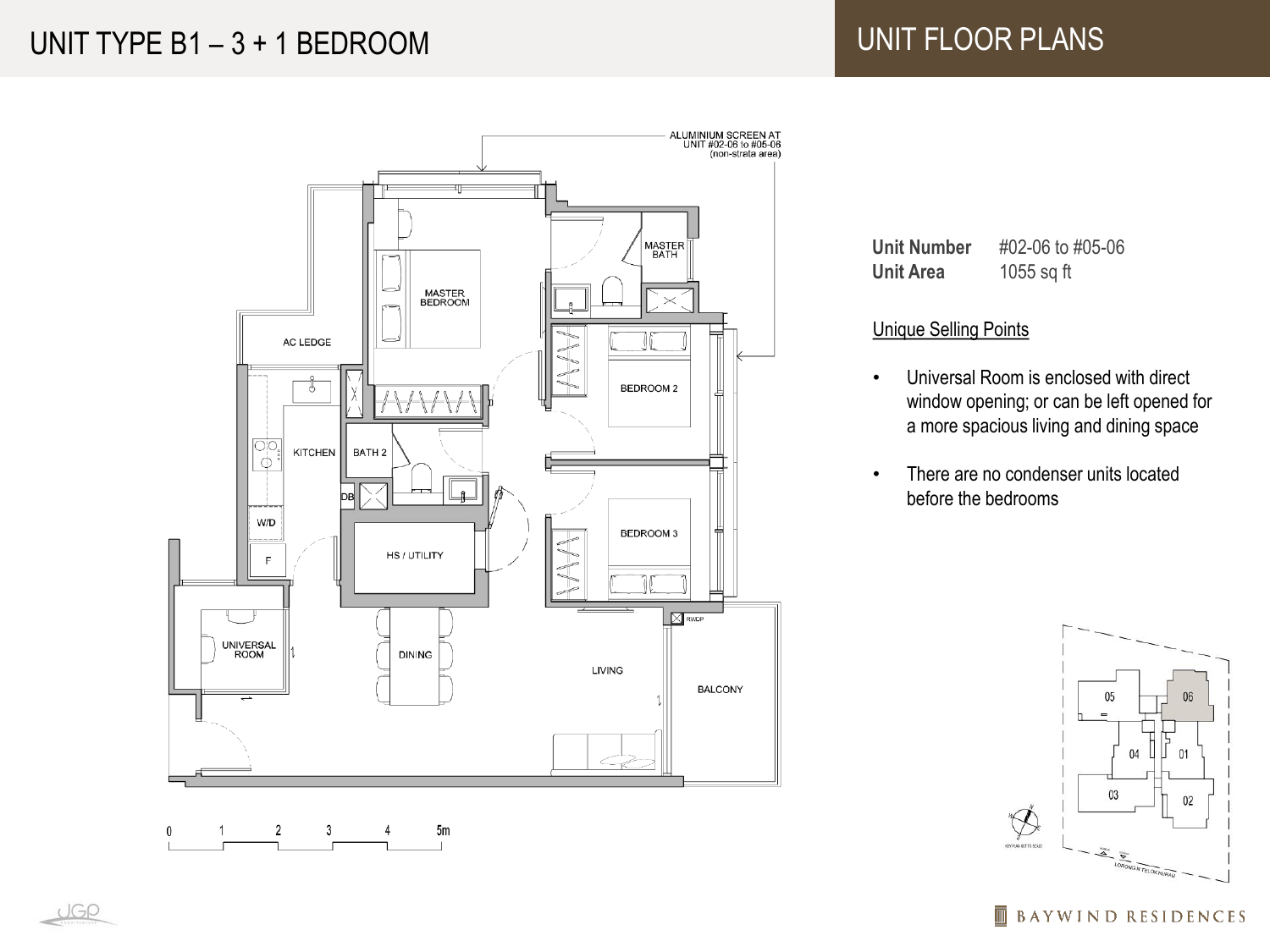# UNIT TYPE B2 - 3 + 1 BEDROOM UNIT FLOOR PLANS





 $\overline{\mathbb{I}\hspace{-1.8pt}I}$ **BAYWIND RESIDENCES** 

UGP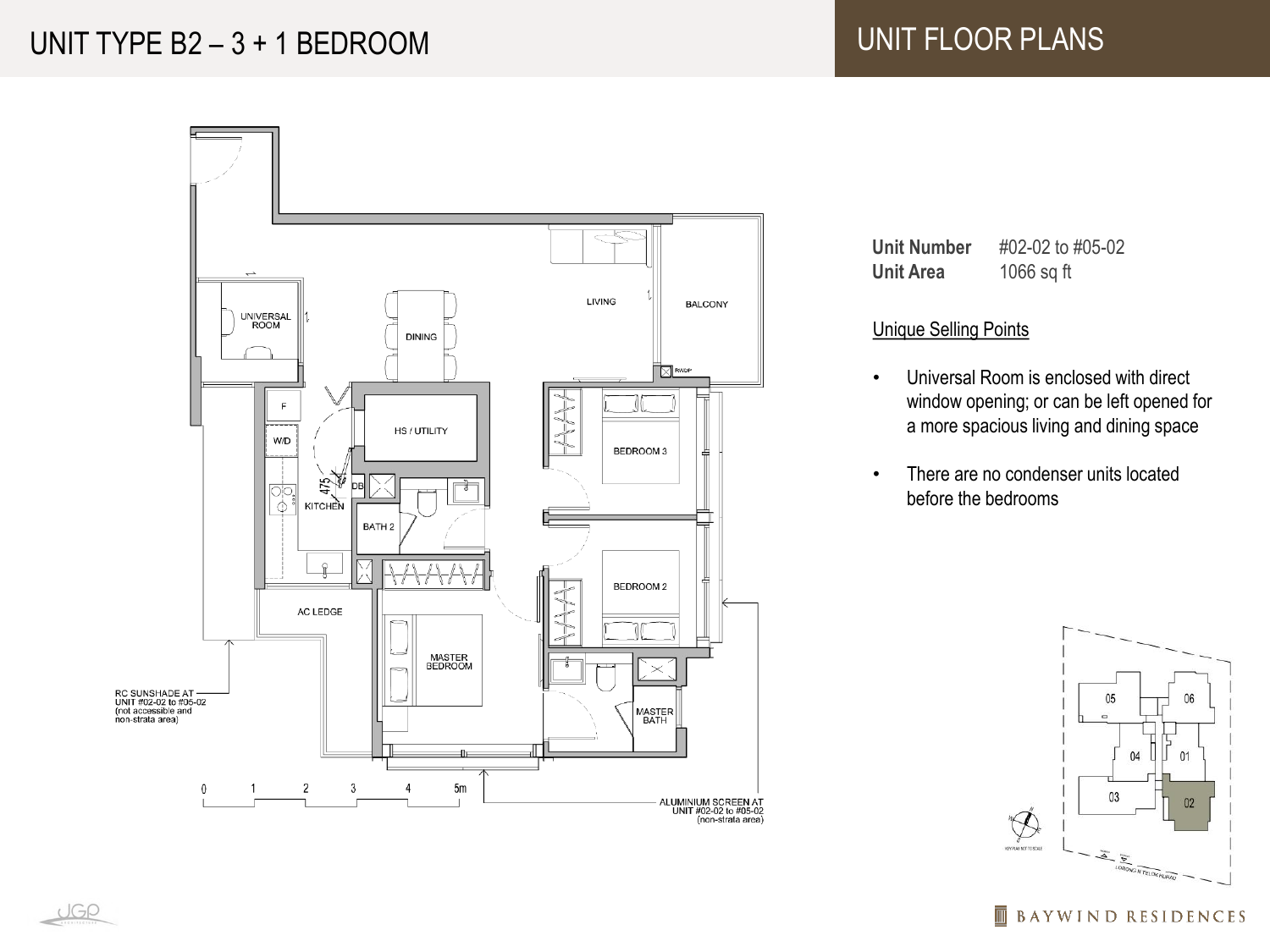# UNIT TYPE C1 - 4 + 1 BEDROOM UNIT FLOOR PLANS



**Unit Number** #02-03 to #05-03 **Unit Area** 1270 sq ft

#### Unique Selling Points

- Provision of Junior Master Bedroom with attached Junior Master Bath
- Provision of Walk-in Wardrobe at the Master Bedroom
- Sufficiently large balcony area to place outdoor seating
- Universal Room is located between Bedroom 3 and Kitchen  $-$  able to be combined to form a larger kitchen or bedroom space



#### $\overline{\mathbb{I}}$ **BAYWIND RESIDENCES**